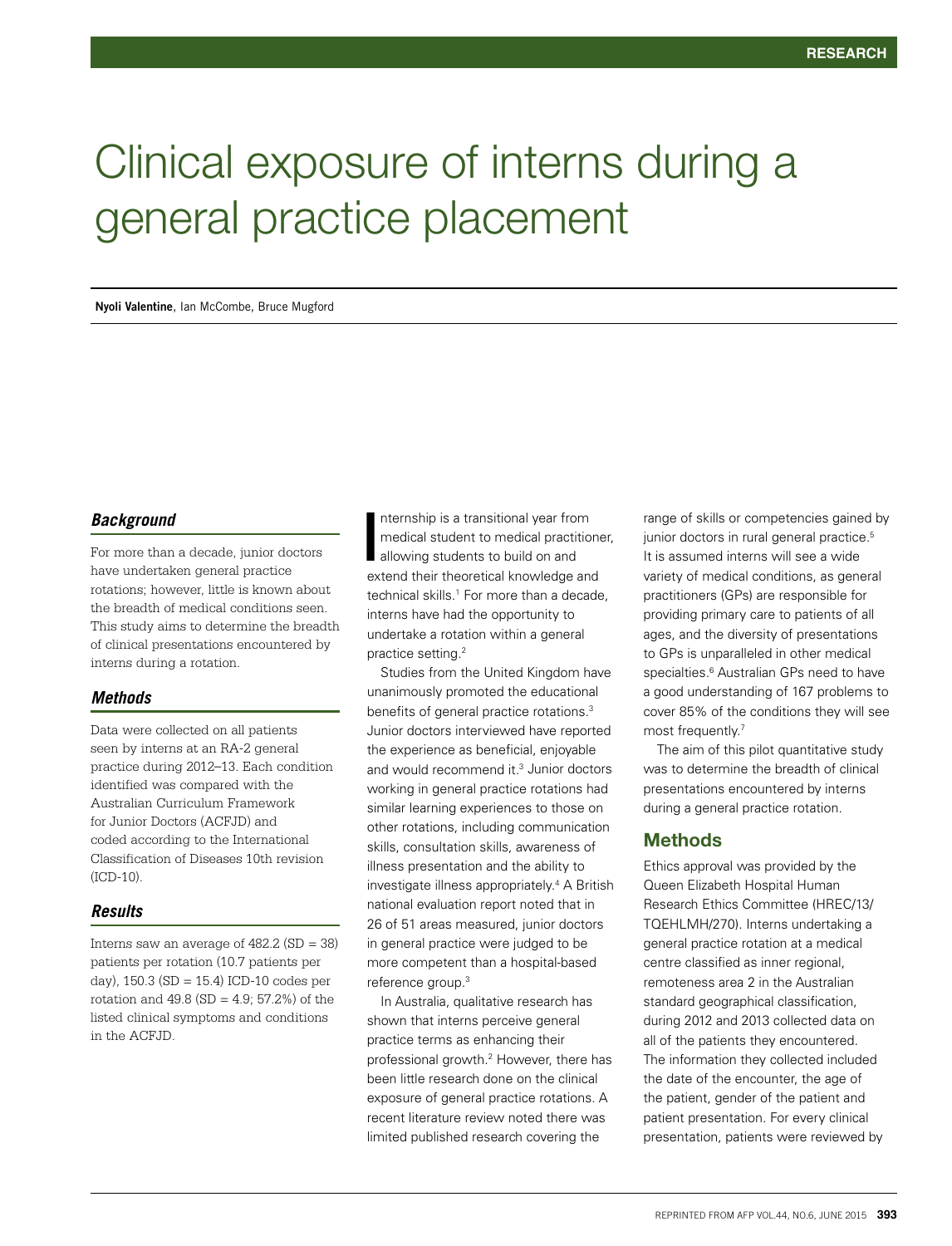a supervisor in accordance with usual practice. Internal feedback from interns and from the practice showed a high level of satisfaction with this rotation.

The number and gender of patients seen, the average number of patients

per day and the mean age, median age and age range of patients seen were calculated for each rotation. The number of children (<18 years) and the number of elderly patients (≥75 years) were also calculated.

# Table 1. Patient load and demographics (group totals)

|                                    | <b>Group total</b> | Average per rotation       |
|------------------------------------|--------------------|----------------------------|
| Number of patients                 | 3858               | $482.2$ (SD = 38)          |
| Number of consulting days          | 362                | $45.3$ (SD = 3.5)          |
| Mean patients per day              | N/A                | $10.7$ (SD = 0.7)          |
| Female patients                    | 2272               | $284$ (SD = 28.8; 58.9%)   |
| Mean age                           | N/A                | $34.5$ (SD = 1.6)          |
| Number of patients <18 years       | 1086               | $135.8$ (SD = 20.1; 28.2%) |
| Number of patients $\geq 75$ years | 204                | $25.5$ (SD = 9.6; 5.3%)    |

#### Table 2. ACFJD common symptoms and signs

| <b>ACFJD common symptoms and signs</b> | Percentage of interns who<br>saw symptom and sign |
|----------------------------------------|---------------------------------------------------|
| Fever                                  | 100%                                              |
| Dehydration                            | 100%                                              |
| Loss of consciousness                  | 63%                                               |
| Syncope                                | 88%                                               |
| Headache                               | 100%                                              |
| Toothache                              | 75%                                               |
| Upper airway obstruction               | 38%                                               |
| Chest pain                             | 100%                                              |
| <b>Breathlessness</b>                  | 100%                                              |
| Cough                                  | 100%                                              |
| Back pain                              | 100%                                              |
| Nausea and vomiting                    | 100%                                              |
| Jaundice                               | $\mathbf 0$                                       |
| Abdominal pain                         | 100%                                              |
| Gastrointestinal bleeding              | 25%                                               |
| Constipation                           | 75%                                               |
| Diarrhoea                              | 100%                                              |
| Dysuria or frequent micturition        | 100%                                              |
| Oliguria and anuria                    | $\Omega$                                          |
| Pain and bleeding in early pregnancy   | 75%                                               |
| Agitation                              | 13%                                               |
| Depression                             | 100%                                              |

The data were mapped to the Australian Curriculum Framework for Junior Doctors (ACFJD) *Clinical Symptoms, Problems and Conditions* and also coded against the International Classification of Diseased 10 revision (ICD-10 codes).8 The ACFJD outlines the knowledge and skills expected of junior doctors and has been developed using a collaborative, evidence-based and inclusive approach. The ACFJD is widely used in education settings across Australia.9 If the interns listed more than one condition then all conditions were mapped and coded.

## **Results**

*Table 1* provides information on the patients seen by the interns as a group during the study period. Interns saw an average of 482.2 (SD = 38) patients per rotation; 284 (SD = 28.8; 59%) were female. The youngest patient seen was 6 weeks old and the oldest patient was 99 years; the mean age was  $34.5$  years (SD = 1.6).

*Table 2* shows the percentage of interns who saw the common symptoms and signs listed in the ACFJD. The most common clinical conditions seen were listed and the average number of times seen by each intern calculated (*Table 3*).

*Tables 4*–*7* are available online only. *Table 4* summarises the patients seen by interns in each of the eight rotations. *Table 5* summarises the ACFJD clinical symptoms, problems and conditions, and clinical codes seen by the individual interns. *Table 6* shows the ACFJD areas and clinical codes seen by the interns as a group during the study period. Interns saw an average of 49.8 (SD = 4.9; 57.2%) ACFJD clinical symptoms, problems and conditions. The least number of ACFJD conditions seen was 44 and the most was 58. Interns saw an average of  $150.3$  (SD =  $15.4$ ) ICD-10 clinical codes. *Table 7* summarises the percentage of interns who saw the common clinical problems and conditions.

# **Discussion**

Interns in this pilot study were exposed to a diverse range of conditions across all age ranges. All of the interns covered at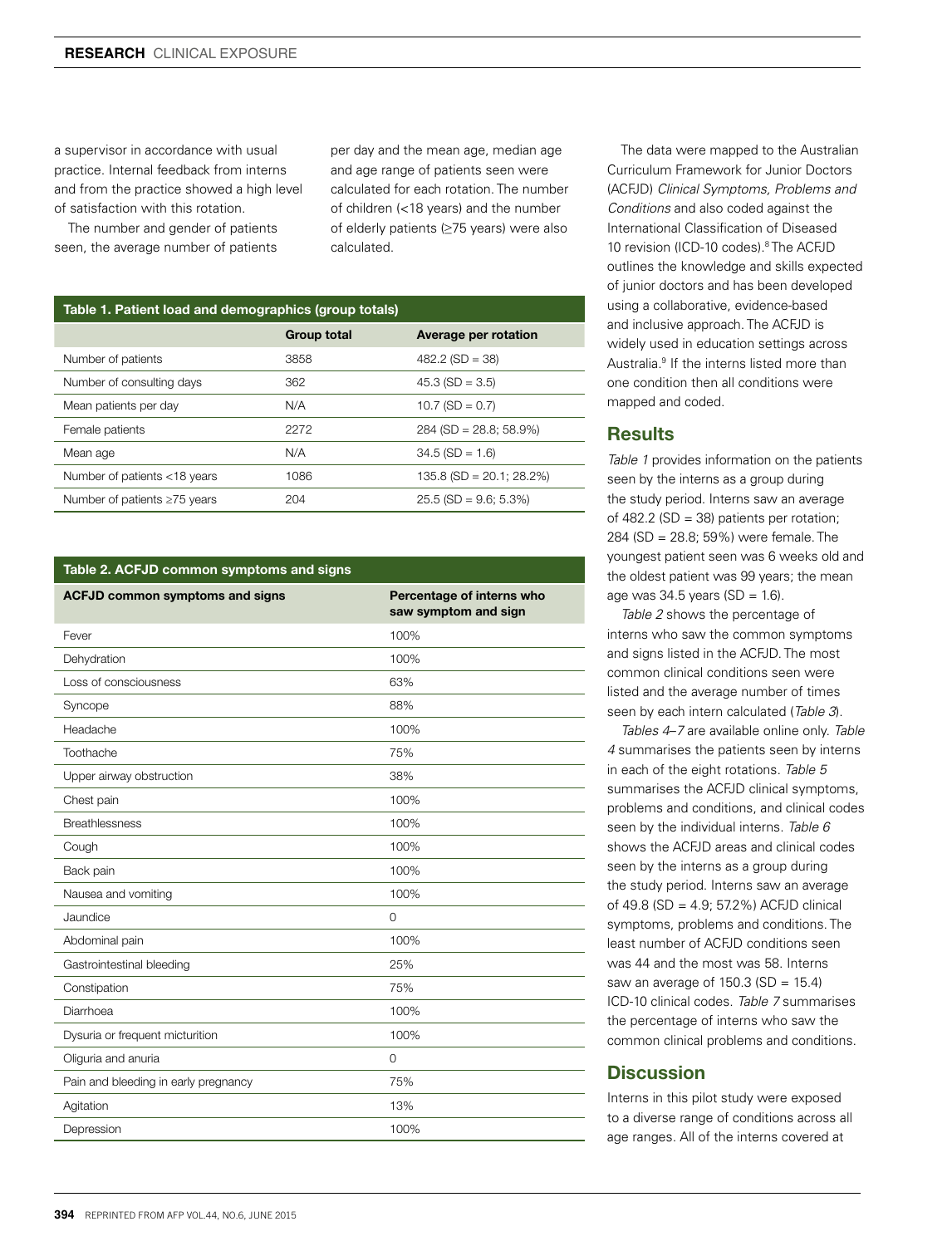least half of the ACFJD clinical symptoms, problems and conditions curriculum in one rotation and saw in excess of 150 ICD-10 codes.

All interns saw paediatric and elderly patients throughout their rotation. Paediatric patients were commonly seen and represented 28% of patients. This is consistent with previous studies noting children aged 0–19 make up almost onequarter (23%) of visits to general practice registrars.6 This paediatric exposure is particularly important for junior doctors, as interns and resident medical officers (RMOs) are often unable to obtain a paediatric rotation and thus gain paediatric experience. General practice rotations may be an opportunity where this educational experience can be gained. Conversely, only 5% of patients seen by interns were ≥75 years. This limitation of this general

practice rotation can be covered by traditional hospital rotations where 22% of hospital separations are for patients ≥75 years.<sup>10</sup> The mean age of patients seen was 34.5 years, which is younger than the hospital mean age.<sup>10</sup>

During this rotation, interns worked an average of 38 hours per week and did not attend on call or after hours. Despite this, interns saw an average of 48 patients per week. This is equal to other hospital rotations and previous research has noted that interns see 35–50 patients per week across various rotations.<sup>11</sup> There are no available data on the breadth of curriculum seen in other hospital rotations for comparison with our data.

There has been little published work aligning clinical exposure with the ACFJD in general practice rotations.5 This study reviewed the clinical symptoms,

#### Table 3. Most common ICD-10 codes

| <b>Condition</b>                                                | Average number of times<br>seen during each rotation |
|-----------------------------------------------------------------|------------------------------------------------------|
| Acute nasopharyngitis                                           | 49                                                   |
| Back pain                                                       | 37                                                   |
| Person attending for repeat prescription                        | 25                                                   |
| Gastroenteritis                                                 | 17                                                   |
| Otitis media                                                    | 14                                                   |
| Urinary tract infection                                         | 13                                                   |
| <b>Tonsillitis</b>                                              | 10                                                   |
| Asthma                                                          | 10                                                   |
| <b>Sinusitis</b>                                                | 9                                                    |
| Person consulting for investigation results                     | 9                                                    |
| Contraceptive management                                        | 8                                                    |
| Hypertension                                                    | 8                                                    |
| Depressive episode                                              | $\overline{7}$                                       |
| Abdominal pain                                                  | 6                                                    |
| Viral infection (site not specified)                            | 6                                                    |
| Examination for drivers licence or issue of medical certificate | 6                                                    |
| Soft tissue injury                                              | 5                                                    |
| Laceration                                                      | 5                                                    |
| Gastro-oesophageal reflux disease                               | $\overline{4}$                                       |
| Ear wax                                                         | $\overline{4}$                                       |

problems and conditions of ACFJD and noted interns saw an average of 58% of those symptoms and conditions listed in one 10-week rotation. Interns were exposed to an average of 150 ICD-10 clinical codes. This supports work by Scallan in the UK, who noted multiple studies show pre-registration house officers are exposed to a wide variety of clinical experience, which in certain areas is superior to exposure in hospital terms.12 As reflected by the demographics of patients seen, interns saw an average of 57 ICD-10 clinical codes for paediatric patients and fewer for elderly patients.

There has been debate in Australia as to whether general practice rotations can be considered emergency terms. To achieve full registration, interns must complete a core emergency term by providing supervised experience in 'the assessment and management of patients with acute undifferentiated illnesses, including assessment and management of acutely ill patients'.13 Being primary healthcare providers, GPs are faced with undifferentiated illness on a daily basis. It has been noted in the UK that junior doctors' caseloads tend to lean more towards acute illness and 'on-the-day' patients.12 This study also reflected this phenomenon.

A recent report in South Australia reviewed a core set of emergency conditions, including abdominal pain, breathlessness and chest pain, and noted there was no significant difference between interns undertaking their emergency rotation in general practice and interns undertaking a tertiary hospital emergency rotation with regards to the number of symptoms and conditions seen.<sup>14</sup> Although the number of highacuity conditions seen on a regular basis for general practice interns was lower, they had a greater opportunity to have a direct role in caring for high-acuity patients.14 Furthermore, a UK study reviewed junior doctors' self-reported confidence in managing conditions and found junior doctors were most confident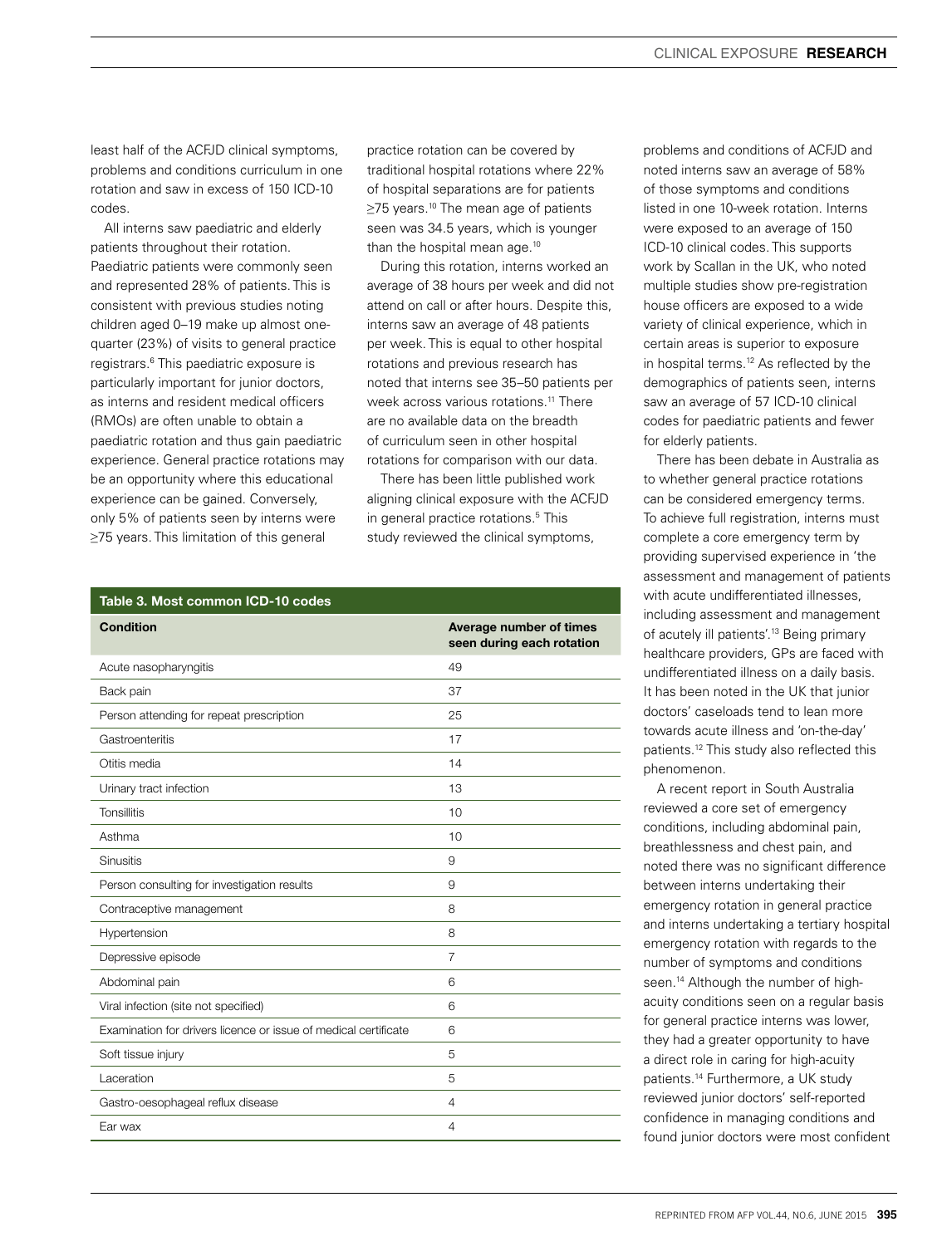in managing chest pain and shortness of breath. They were significantly less confident in managing minor complaints.15 General practice terms can help with this through exposure to multiple acute undifferentiated illnesses.

Across Australia, the number of interns commencing practice has risen by more than half, from 1531 in 2004 to 2394 in 2010.<sup>16</sup> As a public hospital internship is guaranteed for all Commonwealth-funded medical graduates,16 general practice placements may be needed for training purposes for junior doctors. This study has shown these placements provide adequate exposure for doctors early in their career.

There were some limitations to this study. This was a pilot study with data collected from one general practice placement over 2 years. There was variability in the way each junior doctor recorded the reason for consultation, which influenced the way it was coded. For example, some junior doctors recorded viral infection, whereas other junior doctors recorded viral upper respiratory tract infection. In addition, many junior doctors only recorded one reason for visit when it is likely that multiple issues were raised during a consultation, as it is known that on average a GP deals with 1.4–8 ICD codes per consultation.17–19 These limitations are likely to underestimate the number of ICD-10 codes and ACFJD clinical symptoms seen.

Further research on general practice placements could focus on reviewing intern clinical exposure in different general practices, including comparing urban with rural. It would also be beneficial to measure the interns' competency in managing these clinical presentations at the end of the rotation.

# Implications for general practice

• Interns are exposed to a variety of clinical conditions during a general practice rotation, despite only being in a general practice for 10 weeks.

- Interns see more than half of the clinical signs and symptoms listed in their junior doctor curriculum during one rotation.
- General practice placements provide invaluable opportunities for training the large numbers of junior doctors in the current Australian workforce.

#### Authors

Nyoli Valentine MBBS, FRACGP MPH (Hons) GradCertHlth, Medical Educator, Sturt Fleurieu Education and Training, Unley, SA. nyoli.valentine@ sfet.com.au

Ian McCombe BSc, BMBS, FRACGP, Medical Educator, Sturt Fleurieu Education and Training, Unley, SA

Bruce Mugford MBBS, FRACGP, MPH, Sturt Fleurieu Education and Training, Unley, SA

Competing interests: None.

Provenance and peer review: Not commissioned, externally peer reviewed.

#### References

- 1. Medical Practitioners Board of Victoria. A Guide for Interns in Victoria. Fitzroy: Medical Practitioners Board of Victoria, 2009.
- 2. Martin AA, Laurence CO, Black LE, et al. General practice placements for pre-registration junior doctors: adding value to intern education and training. Med J Aust 2007;186:346–49.
- 3. Illing J, Van Zwanenberg T, Cunningham WF, et al. Preregistration house officers in general practice: review of evidence. BMJ 2003;326:1019–22.
- 4. Grant J, Southgate L. Pre-registration house officer placements in general practice. (NHSE Report.) Milton Keynes: Centre for Education in Medicine, Open University, 2000.
- 5. Young L, Larkins SL, Sen Gupta TK, et al. Rural general practice placements: alignment with the Australian Curriculum Framework for Junior Doctors. Med J Aust 2013;199:787–91.
- 6. Freed GL, Spike N, Magin P, et al. The paediatric clinical experiences of general practice registrars. Aust Fam Physician 2012;41:529–33.
- 7. Cooke G, Valenti L, Glasziou P, et al. Common general practice presentations and publication frequency. Aust Fam Physician 2013;42:65–68.
- 8. World Health Organization. Classifications. International Statistical Classification of Diseases and Related Health Problems. ICD-10 Online. Current version, 2010. Geneva: WHO, 2015. Available at: http://apps.who.int/classifications/ icd10/browse/2015/en [Accessed 5 May 2015].
- 9. Confederation of Postgraduate Medical Education Councils. Australia Curriculum Framework for Junior Doctors. Melbourne: Australia Curriculum Framework for Junior Doctors, 2014. Available at http://curriculum.cpmec.org.au/ [Accessed 27 March 2015].
- 10. Australian Institute of Health and Welfare. Australian hospital statistics 2012–13. Health services series no. 54 Cat. no. HSE 145. Canberra: AIHW, 2014. Available at www. aihw.gov.au/WorkArea/DownloadAsset. aspx?id=60129547000 [Accessed 27 March 2015].
- 11. Health Workforce Australia 2012. The effects of medical graduate expansion in Australia – Final Report, March 2012. Adelaide: HWA, 2012.
- 12. Scallan S. Training for general practice in the foundation programme: lessons from the preregistration house officer experience. Educ Prim Care 2005;16:256–64.
- 13. Australian Medical Council. Intern training - Guidelines for terms. Canberra: AMC, 2013. Available at www.amc.org.au/images/ Accreditation/Intern\_training-Guidelines\_for terms\_2013\_12\_18.pdf [Accessed 27 March 2015].
- 14. Morefield K, Anthony, A, Bain, R, Jones, A. Core terms in emergency medicine for interns in South Australia: Training experiences in emergency departments and in general practice settings with emergency exposure. Adelaide: South Australian Medical Education and Training, 2014.
- 15. Croft SJ, Kuhrt A, Mason S. Are today's junior doctors confident in managing patients with minor injury? EMJ 2006;23:867–68.
- 16. Health Workforce Australia 2012. Australia's Health Workforce Series – Doctors in focus. Adelaide: HWA, 2012.
- 17. Bindman AB, Forrest CB, Britt H, et al. Diagnostic scope of and exposure to primary care physicians in Australia, New Zealand, and the United States: cross sectional analysis of results from three national surveys. BMJ 2007;334:1261.
- 18. Stange KC, Jaen CR, Flocke SA, et al. The value of a family physician. J Fam Pract 1998;46:363– 68.
- 19. Stange KC, Zyzanski SJ, Jaen CR, et al. Illuminating the 'black box'. A description of 4454 patient visits to 138 family physicians. J Fam Pract 1998;46:377–89.

correspondence afp@racgp.org.au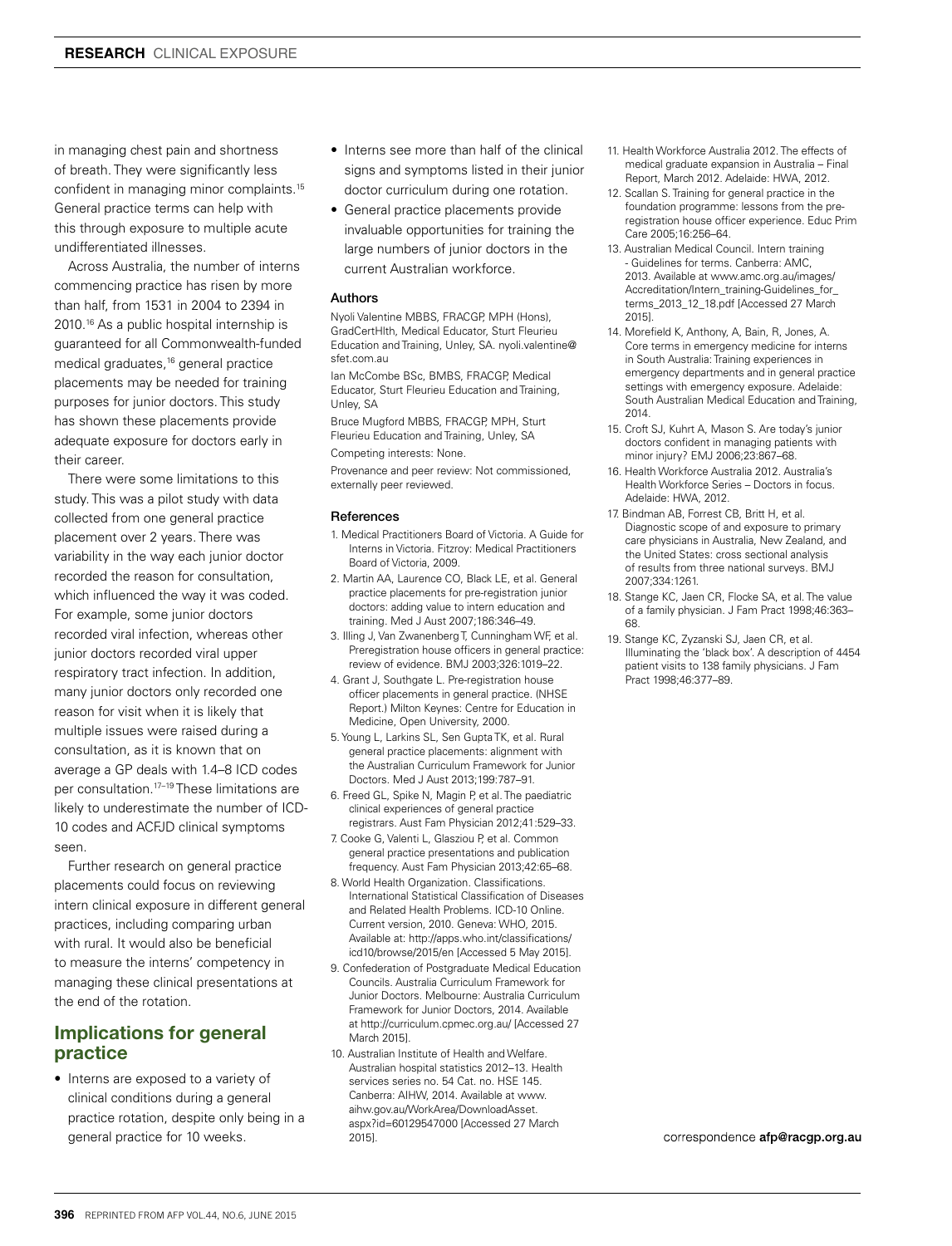| Table 4. Patient load and demographics by rotation |                    |                      |                      |                    |                      |                    |                      |                      |
|----------------------------------------------------|--------------------|----------------------|----------------------|--------------------|----------------------|--------------------|----------------------|----------------------|
| <b>Rotation Number</b>                             | 1                  | $\mathbf{2}$         | 3                    | 4                  | 5                    | 6                  | $\overline{7}$       | 8                    |
| Number of patients                                 | 485                | 546                  | 451                  | 453                | 505                  | 488                | 504                  | 426                  |
| Number of consulting<br>days                       | 46                 | 47                   | 44                   | 48                 | 47                   | 47                 | 46                   | 37                   |
| Mean patients per day                              | 10.5               | 11.6                 | 10.3                 | 9.4                | 10.7                 | 10.4               | 11                   | 11.5                 |
| Females, n (%)                                     | 314<br>(64.7)      | 331<br>(60.6)        | 257<br>(56.9)        | 266<br>(58.7)      | 291<br>(57.6)        | 290<br>(59.4)      | 278<br>(55.2)        | 245<br>(57.5)        |
| Mean age (range)                                   | 34<br>$(0.2 - 96)$ | 34.6<br>$(0.1 - 99)$ | 36.7<br>$(0.5 - 96)$ | 34<br>$(0.1 - 93)$ | 34.8<br>$(0.1 - 96)$ | 35<br>$(0.1 - 91)$ | 31.3<br>$(0.1 - 91)$ | 35.7<br>$(0.3 - 94)$ |
| Number of patients<br>$<$ 18 years (%)             | 128<br>(26.4)      | 153<br>(28)          | 103<br>(22.8)        | 129<br>(28.5)      | 145<br>(28.7)        | 136<br>(27.9)      | 169<br>(33.5)        | 123<br>(28.9)        |
| Number of patients<br>$\geq$ 75 years (%)          | 13<br>(2.7)        | 28<br>(5.1)          | 22<br>(4.9)          | 19<br>(4.2)        | 39<br>(7.7)          | 23<br>(4.7)        | 20<br>(3.9)          | 40<br>(9.4)          |

| Table 5. Clinical codes and ACFJD clinical symptoms, problems and conditions seen by rotation |                  |                  |               |                  |               |               |               |             |
|-----------------------------------------------------------------------------------------------|------------------|------------------|---------------|------------------|---------------|---------------|---------------|-------------|
| <b>Rotation Number</b>                                                                        |                  | $\mathbf{2}$     | 3             | 4                | 5             | 6             |               | 8           |
| Number of ICD-10 codes                                                                        | 131              | 162              | 130           | 156              | 176           | 152           | 151           | 144         |
| Number of ACFJD (total 87)                                                                    | 44<br>$(50.6\%)$ | 52<br>$(59.8\%)$ | 49<br>(56.3%) | 55<br>$(63.2\%)$ | 58<br>(66.7%) | 45<br>(51.7%) | 48<br>(55.2%) | 47<br>(54%) |
| Number of ICD-10 codes in<br>patients <18 years                                               | 50               | 59               | 47            | 54               | 71            | 53            | 64            | 61          |
| Number of ICD-10 codes in<br>patients $\geq 75$ years                                         | 9                | 23               | 17            | 15               | 26            | 16            | 18            | 24          |

| Table 6. Clinical codes and ACFJD clinical symptoms, problems and conditions<br>seen (group totals) |             |                           |  |  |  |
|-----------------------------------------------------------------------------------------------------|-------------|---------------------------|--|--|--|
|                                                                                                     | Group total | Average per rotation      |  |  |  |
| Number of ICD-10 codes                                                                              | 1202        | $150.3$ (SD = 15.4)       |  |  |  |
| Number of ACF (total 87)                                                                            | 398         | $49.8$ (SD = 4.9) (57.2%) |  |  |  |
| Number of ICD-10 codes<br>in patients $<$ 18 years                                                  | 459         | $57.4$ (SD = $7.9$ )      |  |  |  |
| Number of ICD-10 codes<br>in patients $\geq 75$ years                                               | 148         | $18.5$ (SD = 5.6)         |  |  |  |